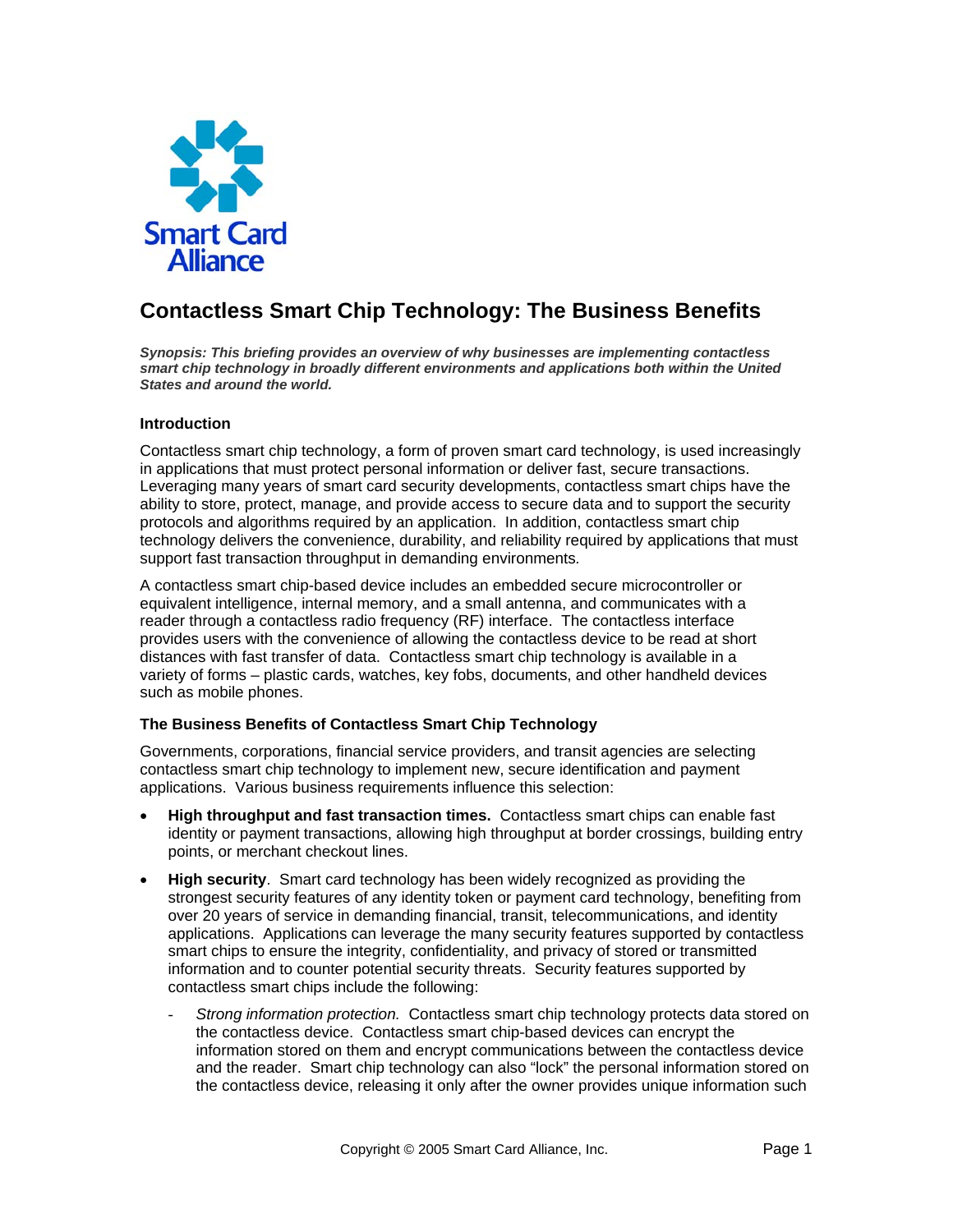as a personal identification number (PIN), a password, or a biometric factor (such as a fingerprint).

- *Strong contactless device security.* Like contact smart cards, contactless smart chip technology is extremely difficult to duplicate or forge and has extensive built-in tamperresistance countermeasures. Smart chips include a variety of hardware and software capabilities that immediately detect and react to tampering attempts.
- *Sophisticated "on-chip" processing.* Smart chips accomplish many functions within the secure processing environment of the chip itself. Contactless smart chips store data, which they can then manage securely, protecting the information both while it is stored and while it is being accessed. On-chip processing enables contactless smart-chipbased devices to perform functions such as encryption, decryption, and other data processing, increasing security levels and application flexibility.
- *Authenticated and authorized information access*. The contactless smart chip's ability to both react to its environment and process information allows it to uniquely provide authenticated information access and protect the privacy of personal information. The contactless smart chip can verify the authority of an information requestor and then allow access only to the particular information required.
- *Sophisticated, secure processing for biometrics*. Identity applications are increasingly requiring one or more biometrics to prove that an individual presenting an identity credential has the right to use that credential. Biometric data must be protected from unauthorized access or use. Contactless smart chip-based devices can store an individual's biometric data securely and prevent unauthorized access to it. In addition, identity applications can use the contactless chip to compare the individual's stored biometric with the live biometric captured by the device reader. On-chip processing protects privacy: the individual's stored biometric remains on the contactless device (which remains in the individual's possession) and the comparison and match of the stored biometric to the live biometric can be done within the smart chip's secure processing environment.
- *Strong support for information privacy***.** Unlike other technologies, smart chip-based devices can implement a personal firewall for an individual, releasing only the particular information required at the time it is required. This ability to support authenticated and authorized information access combined with strong contactless device and data security make contactless smart chip-based devices excellent guardians of personal information and individual privacy.

It is critical that information privacy and security be designed into an application at the system level by the organization issuing the contactless device. This includes having the appropriate policies in place to support the security and privacy requirements of the application being deployed, designing the appropriate security and privacy measures throughout the overall system, and implementing the appropriate technologies that deliver the capabilities to meet the application's security and privacy requirements and address potential threats. Features such as encrypting personal data, locking access to data until the individual authorizes access or the device reader authenticates itself to the chip, and encrypting communication between the reader and the contactless smart chip-based device provide immunity to threats from skimming and eavesdropping and prevent unauthorized access to personal information.

- **Convenience for users of contactless devices**. A contactless smart chip-based device is convenient and easy to use. The user simply presents the device to the reader. There is no need to insert, swipe, or scan the device, and no specific device orientation is required.
- **High durability and reliability**. Contactless smart chip-based devices are durable and reliable in high use environments with mass deployments worldwide.
- **Usability in harsh or dirty environments**. Contactless smart chip-based devices are typically sealed, preventing damage when devices and readers are exposed to dirt, water,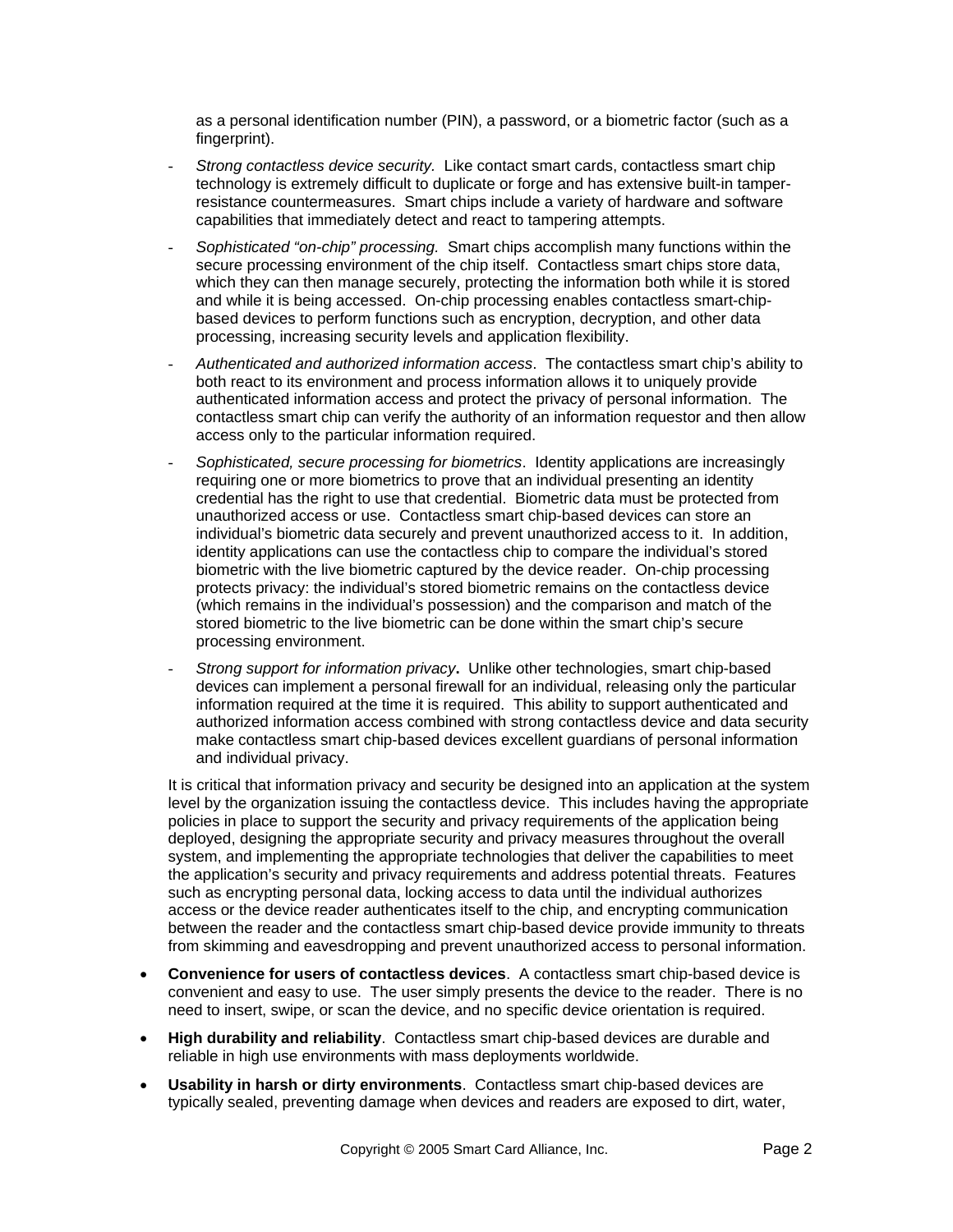cold, and other harsh environmental conditions. Readers do not have mechanical reader heads or moving parts, minimizing maintenance costs.

- **Form factor flexibility.** Contactless smart chip technology can be built into many different form factors, including plastic cards, fobs, watches, and travel documents (such as passports and visas). Issuers can therefore incorporate contactless smart chips into whatever form is most appropriate for an application and most accepted by the application's end user. For example, the use of a contactless smart chip in electronic passports allows the technology to be incorporated into any country's passport, regardless of the design or form of the travel document, and to be read by standards-based readers. This flexibility decreases the expense of moving to more secure machine-readable travel documents for countries throughout the world.
- **Application flexibility**. Standards-based contactless smart chips allow organizations to select technologies based on business requirements rather than implementation constraints. Organizations can implement and enforce a wide range of security policies by deploying a system that is best suited to a particular application. Smart chip technology, in either contact or contactless form factor, provides a flexible platform that can address both current and future needs (for example, physical access, cashless payment, and computer or network logical access). Multi-technology, hybrid, and dual-interface smart cards can also ease the process of migrating from existing systems and incorporate the technologies appropriate for different applications.
- **International standards-based technology**. Contactless smart chip technologies are standards-based, providing interoperable solutions for applications and complying with standards set by the International Organization for Standardization (ISO)/International Electrotechnical Commission (IEC). Global interoperability is achieved by using an RF band (13.56 MHz) that is available worldwide. Products complying with these international standards are commercially developed and have an established market presence. Multiple vendors can supply the standards-based components necessary to implement contactless smart chip-based applications, providing buyers with interoperable equipment and technology at a competitive cost.

### **Application Benefits**

Each business application that uses contactless smart chip technology has its own unique requirements. The following examples illustrate some of the business factors that can contribute to the selection of contactless smart chip technology.

**Electronic passports**. The International Civil Aviation Organization (ICAO) selected contactless smart chip technology conforming to ISO/IEC 14443 as the international standard for machinereadable travel documents to improve the security of travel documents against increasingly sophisticated document fraud, while also improving border crossing efficiency. The incorporation of a contactless smart chip in the passport allows immigration officers to extract credential information from the document using a convenient, automated mechanism. The extracted data can then be compared manually or automatically to the passport's printed information and to the person presenting the document. Contactless smart chip technology was determined to be the best fit for electronic passports for these reasons:

- Contactless smart chip technology provides a high level of security and can support differing levels of security, depending on a particular country's requirements. The technology also supports security measures that protect the contactless RF communication between the electronic passport and the reader. For example, using features supported by the contactless smart chip, ICAO defined Basic Access Control and Secure Messaging as added security measures to safeguard the passport holder's personal information and protect the electronic passport against the potential threats of skimming and eavesdropping.
- The contactless smart chip and antenna work within the current operational constraints of passports and can be incorporated into travel documents of different shapes and sizes. This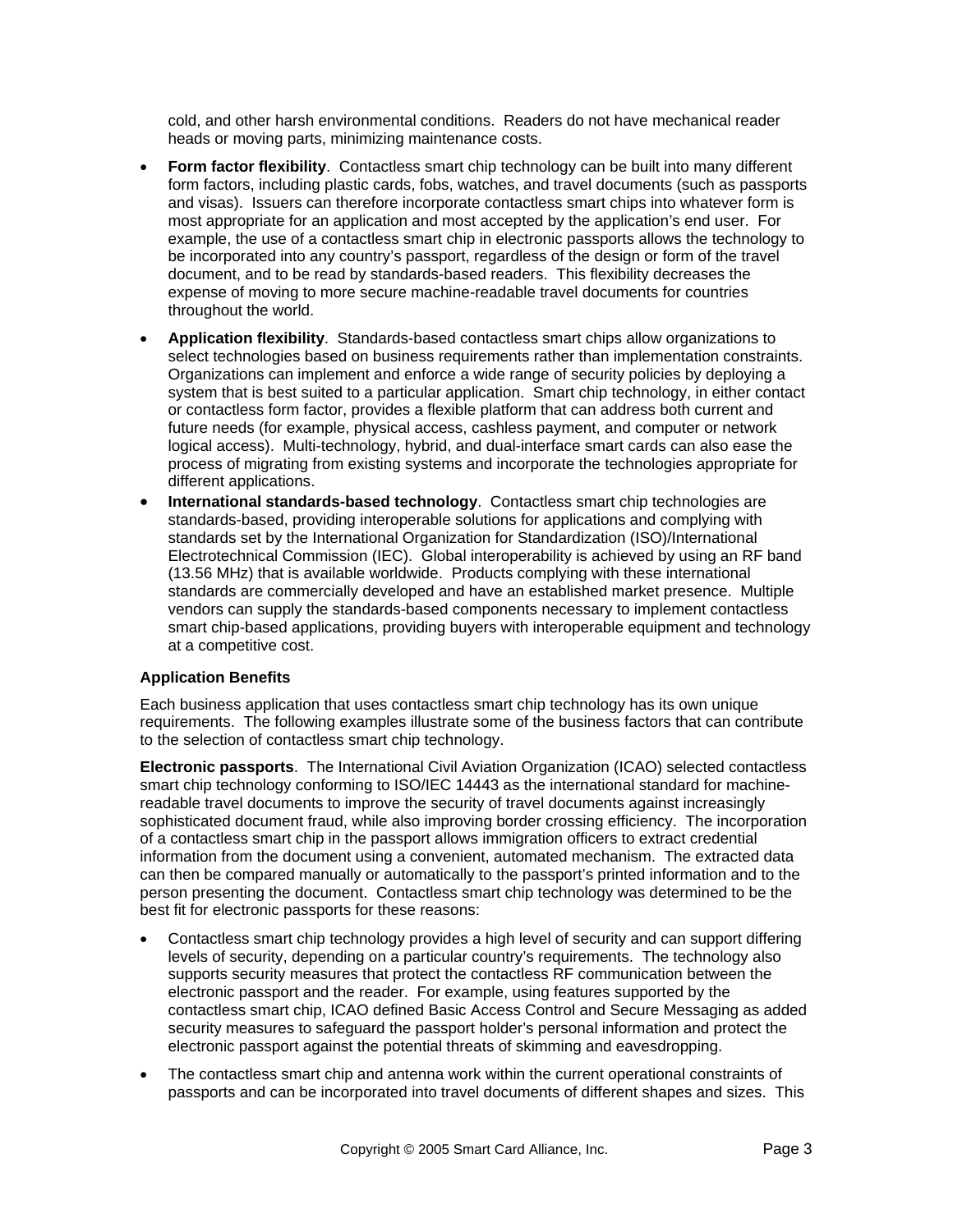allows countries to leverage their current investment in passport production and personalization and implement electronic passports more quickly and at lower cost.

- Contactless smart chip technology provides a reliable, durable solution, with the performance needed for travel documents that are subject to bending, stamping, and folding.
- Contactless smart chip technology allows electronic passports to be used with commercially available, standards-based readers that can accommodate any passport design.
- Contactless smart chip technology provides a solution that is easy for both the passport holder and the immigration officer to use.

**Contactless financial payment devices**. American Express, Mastercard, and Visa are in the process of launching contactless smart chip-based payment devices complying with international standard ISO/IEC 14443, with tens of millions of devices expected to be in use within the next 2 to 3 years. Consumers tap their contactless payment devices on (or wave them at) specially equipped merchant terminals, transmitting payment information wirelessly from the consumer to the merchant.

The benefits of contactless payment for the consumer and the merchant have been proven in numerous implementations. Increased convenience for the consumer results in increased sales and faster transaction times for the merchant. Merchants also enjoy lower costs, due to fewer requirements to handle cash, improved operational efficiencies, and lower maintenance costs, resulting from improved reliability of contactless readers. By issuing secure, contactless smart chip-based payment devices, financial service providers are providing consumers with a more convenient payment mechanism and increasing transaction volumes by replacing cash.

**Corporate and government employee identification**. Both government agencies and corporate enterprises are increasingly implementing smart card-based employee identification badges. These ID badges typically include both a contactless smart chip for secure physical access to buildings and facilities and a contact smart chip for secure logical access to networks and computers.

For example, in February 2005, as a result of Homeland Security Presidential Directive 12 (HSPD 12), the National Institute of Standards and Technology (NIST) published Federal Information Processing Standard (FIPS) 201 Personal Identity Verification (PIV) of Federal Employees and Contractors. This standard mandates that all federal employees and contractors have smart card-based ID badges by October 2006. The standard specifies the use of both contact and contactless smart chips, with various levels of security implemented depending on the assurance profile desired, and requires compliance with international standards ISO/IEC 7810, ISO/IEC 10373, ISO/IEC 7816 for contact smart cards, and ISO/IEC 14443 for contactless cards.

A smart card-based employee ID system provides benefits throughout an organization, improving security and user convenience while lowering overall management and administration costs. Smart card technology provides a secure, flexible, cost-effective platform for physical and logical access control and for new applications and processes that can benefit the entire organization.

**Transit payment**. Today, virtually all new transit fare payment systems either in delivery or procurement use contactless smart chip-based cards as the primary ticket medium. Contactless fare payment cards offer increased customer convenience, which helps to generate ridership growth and improve the transit operator's bottom line. Such cards provide an efficient and convenient substitute for cash, increasing security, reducing fraud, and reducing handling costs for transit operators. Contactless fare payment implementations also lower operating costs, due to increased reader reliability and longer card lives.

#### **Conclusion**

Organizations worldwide are placing a high priority on implementing new technologies that improve the security and convenience of identity verification and payment transactions. Contactless smart chip technology is emerging as the smart choice, delivering strong security features along with convenience, durability, flexibility, and reliability. Contactless smart chip